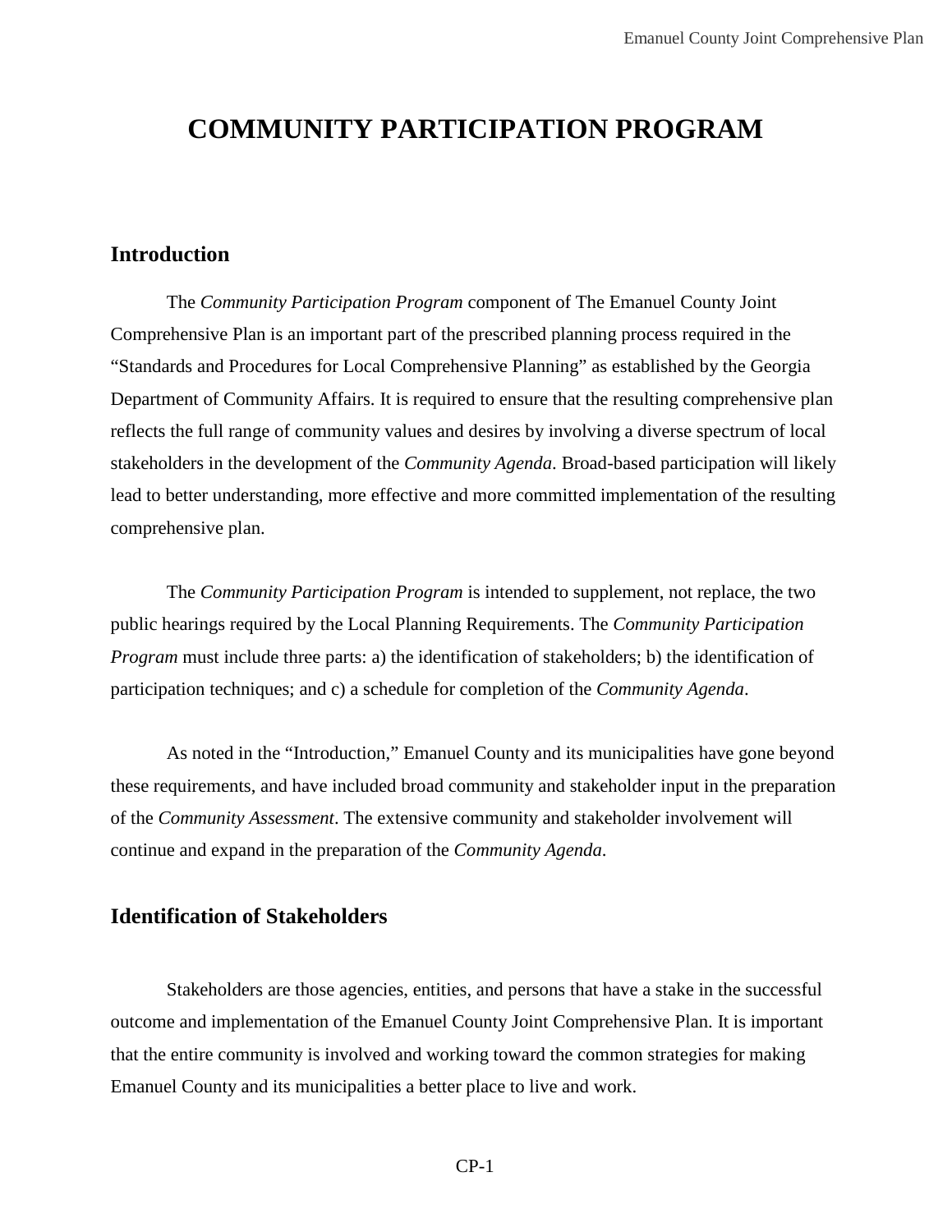The identification of stakeholders for the Emanuel County Joint Comprehensive Plan began early on in the plan preparation process. Representatives of the Heart of Georgia Altamaha Regional Development Center met with the Executive Committee representatives of the local governments and discussed the importance of community involvement and broad, diverse representation on the Local Plan Coordination Committee. At this meeting, the "List of Suggested Stakeholders" from DCA's State Planning Recommendations was provided. The suggested make-up of the Local Plan Coordination Committee as an inclusive list of broad community involvement was discussed at length. This Local Plan Coordination Committee was appointed by the local governments before the community involvement and detailed identification of potential issues and opportunities was initiated. The resulting Local Plan Coordination Committee is detailed below in Table CP-1. The committee make-up, while believed comprehensive and inclusive and while working well, is not completely closed. If the public involvement process identifies another person or entity who or which needs to be included, the local governments will add the needed representative to the existing Local Plan Coordination Committee for additional involvement in the *Community Agenda* preparation.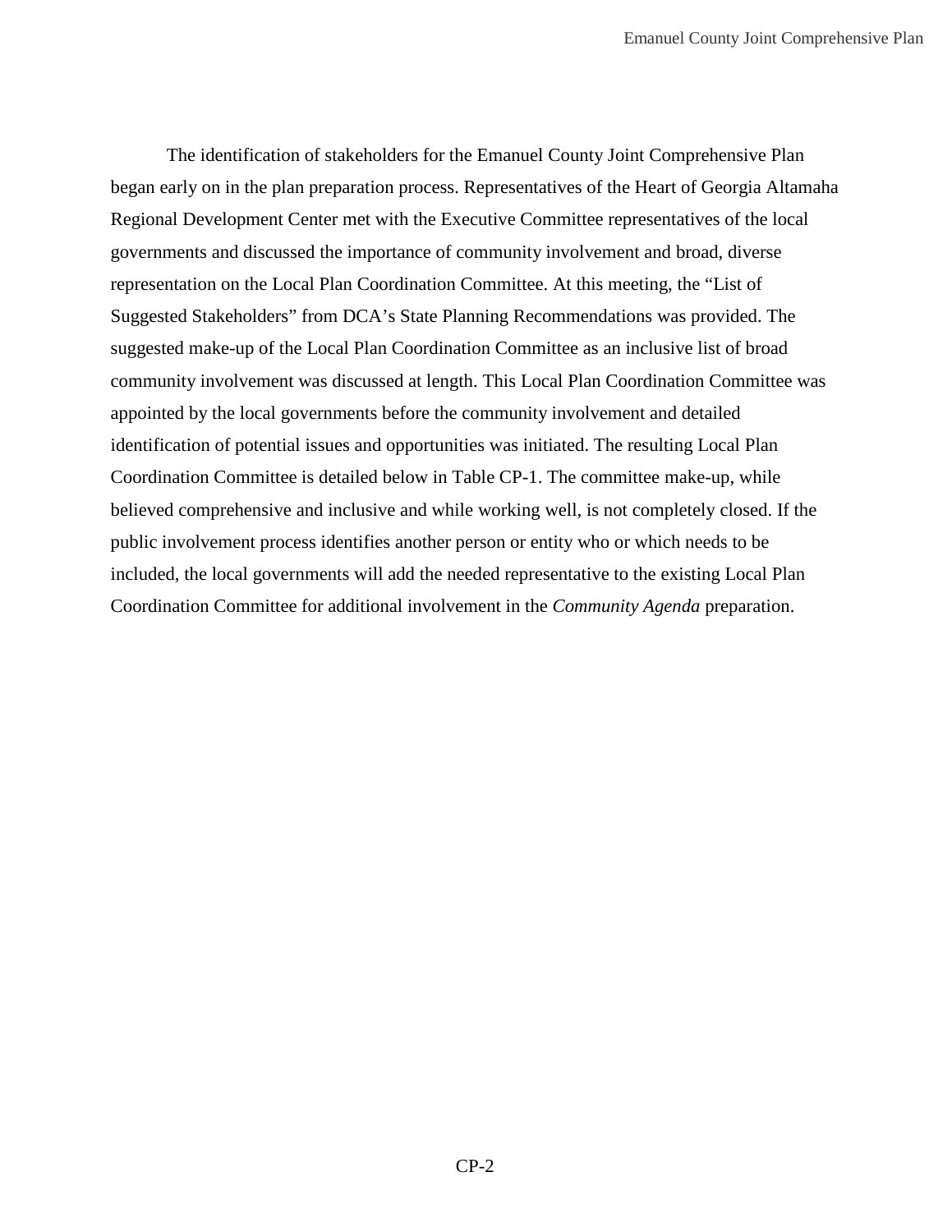### **Table CP-1**

| <b>Name</b>            | <b>Appointed By</b>   | <b>Vocation Title</b>                                | <b>Stakeholder Interest Represented</b>             |
|------------------------|-----------------------|------------------------------------------------------|-----------------------------------------------------|
| Andy Riley             | <b>Emanuel County</b> | Director-Joint Development Authority                 | Economic Development                                |
| <b>Bill Rogers</b>     | <b>Emanuel County</b> | Director- Emanuel County Chamber of Commerce         | <b>Economic Development</b>                         |
| Kenny Griffin          | City Swainsboro       | Manager-Georgia Power Co.                            | <b>Business</b> , Minority                          |
| Al Lawson              | City Swainsboro       | Swainsboro Administrator                             | <b>City Operations and Services</b>                 |
| <b>Hugh Evans</b>      | City Swainsboro       | Retired                                              | Government                                          |
| Jack Atkinson          | City Garfield         | <b>Emanuel County/Swainsboro Library Director</b>    | Land Owner, Farm, Education                         |
| Joe Lumley             | City Adrian           | City of Adrian Mayor                                 | <b>City Operations and Services</b>                 |
| Marilyn Slater         | <b>City Stillmore</b> | City of Stillmore Mayor                              | <b>City Operations and Services</b>                 |
| Jodi Davidson          | <b>City Nunez</b>     | City of Nunez Clerk                                  | <b>City Operations and Services</b>                 |
| Margie Hall            | <b>City Nunez</b>     | City of Nunez Mayor                                  | <b>City Operations and Services</b>                 |
| Robert Michael         | <b>Emanuel County</b> | Georgia Health Department Environmentalist           | Environmentalist, Economic Development              |
| Sylvia Sconyers        | City Twin City        | City of Twin City Clerk                              | <b>City Operations and Services</b>                 |
| Gloria Mason           | <b>Emanuel County</b> | Retailer, Director Emanuel County Historical Society | <b>Business, Minority, Historic Preservation</b>    |
| Len Daughtry           | <b>Emanuel County</b> | <b>Emanuel County Hospital Administrator</b>         | Medical                                             |
| Ann Farrar             | <b>Emanuel County</b> | <b>Retired Law Enforcement</b>                       | Social, Historic Preservation                       |
| Ezra Price             | <b>Emanuel County</b> | <b>Emanuel County Administrator</b>                  | County Operations, Economic Development             |
| Daryl Gray             | <b>Emanuel County</b> | <b>Emanuel County Chief Tax Assessor</b>             | Educator, Religion                                  |
| James Canady           | <b>Emanuel County</b> | Owner Canady Trucking Co.                            | Farmer, Economic Development                        |
| Mark Crosby            | <b>Emanuel County</b> | <b>Emanuel County Extension Office Director</b>      | Farmer, Educator, 4H Youth                          |
| <b>Bobbie Daughtry</b> | City Swainsboro       | Emanuel County Culture/Arts Council Director         | <b>Educator, Downtown Development</b>               |
| <b>Butch Frye</b>      | <b>Emanuel County</b> | <b>Emanuel County School Superintendent</b>          | Education, Land Owner, Social, Economic Development |
| Emory Greenway         | <b>Emanuel County</b> | <b>Emanuel County Code Enforcement Specialist</b>    | Natural Resources, Farmer, Environmentalist         |
| Dorothy Black          | City Swainsboro       | <b>Community Observer</b>                            | Minority, Educator                                  |
| Joan Dunn              | <b>Emanuel County</b> | Director-Keep Emanuel Beautiful                      | <b>Education</b> , Environmentalist                 |
| Charlotte Cahill       | City Garfield         | Garfield Observer, Retired Nurse Metter Hospital     | Minority, Educator                                  |
| Lynn Rainey            | <b>City Garfield</b>  | Garfield Observer, Secretary and City Clerk          | Minority, Business                                  |
| Charles Schwabe        | City Swainsboro       | City of Swainsboro Mayor                             | Business Owner, Economic Development, Land Owner    |
| Guy Williamson         | City Oak Park         | Oak Park Observer                                    | Retired Mayor of City of Oak Park                   |
| Desse Davis            | <b>Emanuel County</b> | <b>Emanuel County Commissioner</b>                   | Farmer, Educator, Youth Development                 |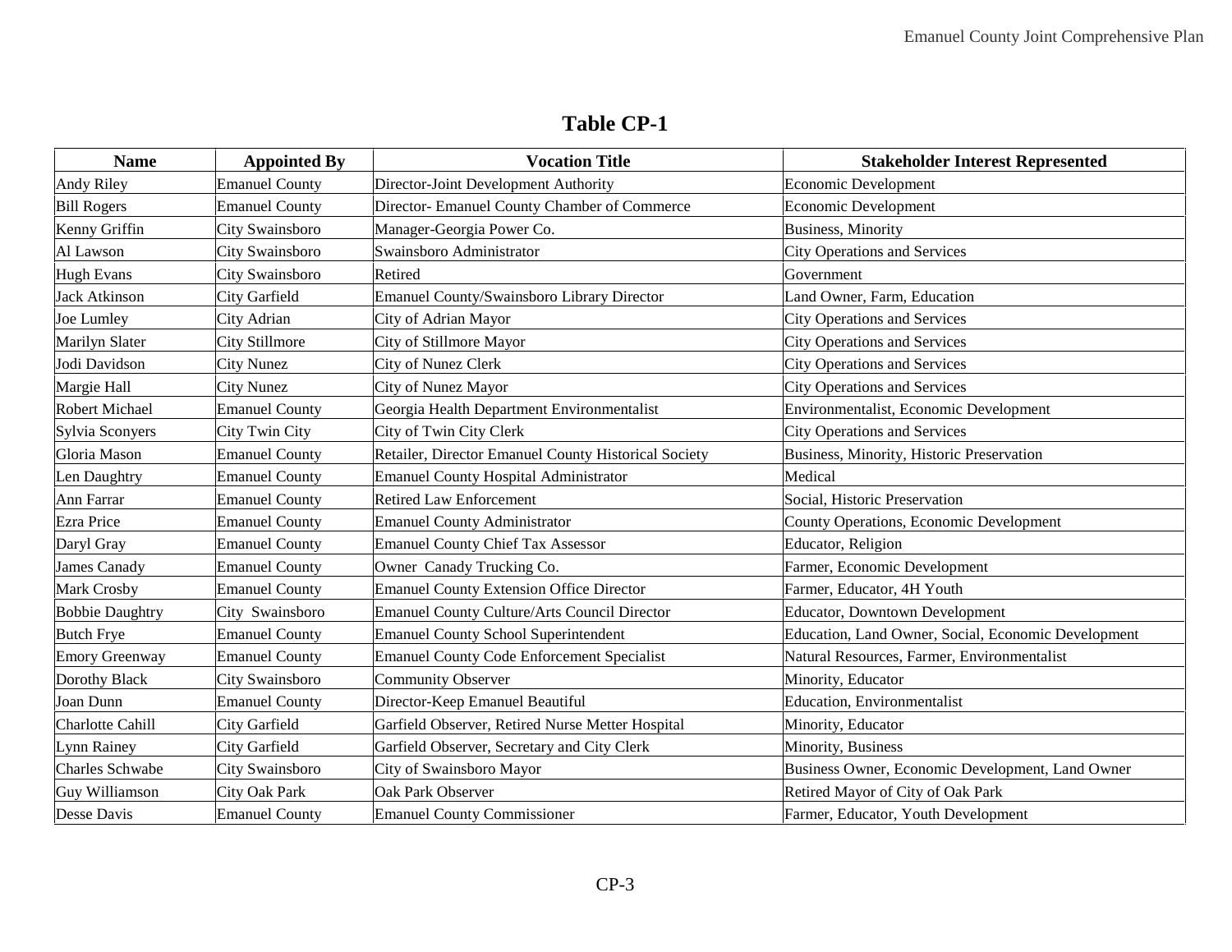# **Table CP-1 (continued)**

| <b>Name</b>             | <b>Appointed By</b>   | <b>Vocation Title</b>                             | <b>Stakeholder Interest Represented</b>               |  |  |  |  |  |  |
|-------------------------|-----------------------|---------------------------------------------------|-------------------------------------------------------|--|--|--|--|--|--|
| John Black              | <b>Emanuel County</b> | East Georgia College-President                    | Education, Cultural Development, Economic Development |  |  |  |  |  |  |
| <b>Billy Carmichael</b> | City Swainsboro       | Emanuel County/Swainsboro Recreation Director     | Education, Youth                                      |  |  |  |  |  |  |
| Milton Gray             | City Swainsboro       | President Citizen Bank                            | Banking, Economic Development                         |  |  |  |  |  |  |
| <b>Foster Grimes</b>    | City Twin City        | Twin City Fire Department                         | Environmental                                         |  |  |  |  |  |  |
| Tyler Edenfield         | City Swainsboro       | Swainsboro High School Student Senior             | Education                                             |  |  |  |  |  |  |
| Asia Andrews            | City Swainsboro       | Swainsboro High School Student Senior             | Education, Minority                                   |  |  |  |  |  |  |
| <b>Tyson Stephens</b>   | <b>Emanuel County</b> | <b>Emanuel County Sheriff</b>                     | Land Owner, Farm, Public Safety                       |  |  |  |  |  |  |
| Loy Cowart              | City Twin City        | Member Emanuel County Board of Education          | Farmer, Educator, Economic Development                |  |  |  |  |  |  |
| <b>Glen Diebert</b>     | City Swainsboro       | President -Swainsboro Technological College       | Education, Social                                     |  |  |  |  |  |  |
| Ken Warnock             | City Swainsboro       | Buckley & Associates Architect                    | Business, Economic Development Downtown               |  |  |  |  |  |  |
| Sonny Stephens          | City Swainsboro       | Vice President Spivey State Bank                  | Banking, Economic Development, Farmer, Land Owner     |  |  |  |  |  |  |
| John Wagner             | City Swainsboro       | <b>WXRS Radio Station Reporter</b>                | Public Awareness, Radio                               |  |  |  |  |  |  |
| Athena Walden           | City Swainsboro       | Interested Citizen, Family Dollar Retired Manager | <b>Business</b>                                       |  |  |  |  |  |  |
| Donald Jenkins          | City Swainsboro       | Teacher Swainsboro High School                    | Educator, Minority, Religious, Youth Development      |  |  |  |  |  |  |
| Virgil Rainey           | City Garfield         | City of Garfield Mayor                            | Business Owner, Economic Development, Land Owner      |  |  |  |  |  |  |
| Leigh Rainey            | City Garfield         | <b>Interested Citizen</b>                         | Education/Minority, Retired Educator                  |  |  |  |  |  |  |
| Mack Griffin            | City Swainsboro       | Queensborough Bank President                      | Business, Social, Economic Development                |  |  |  |  |  |  |
| Don Flanders            | City Swainsboro       | Handi House Builders-President                    | Business Owner, Economic Development, Land Owner      |  |  |  |  |  |  |
| Mary Horton             | City Adrian           | <b>Interested Citizen</b>                         | Minority                                              |  |  |  |  |  |  |
| Johnny Webb             | City Adrian           | City of Adrian Councilman                         | Retired Air Force, Veterans Hospital Retired Employee |  |  |  |  |  |  |
| <b>Judy Powell</b>      | <b>Emanuel County</b> | Director Emanuel County Senior Center             | Director of Emanuel County Community Action Comm.     |  |  |  |  |  |  |
| Ann Williams            | <b>Emanuel County</b> | <b>Assistant Director Emanuel County DFACS</b>    | Minority, Family Development, Education               |  |  |  |  |  |  |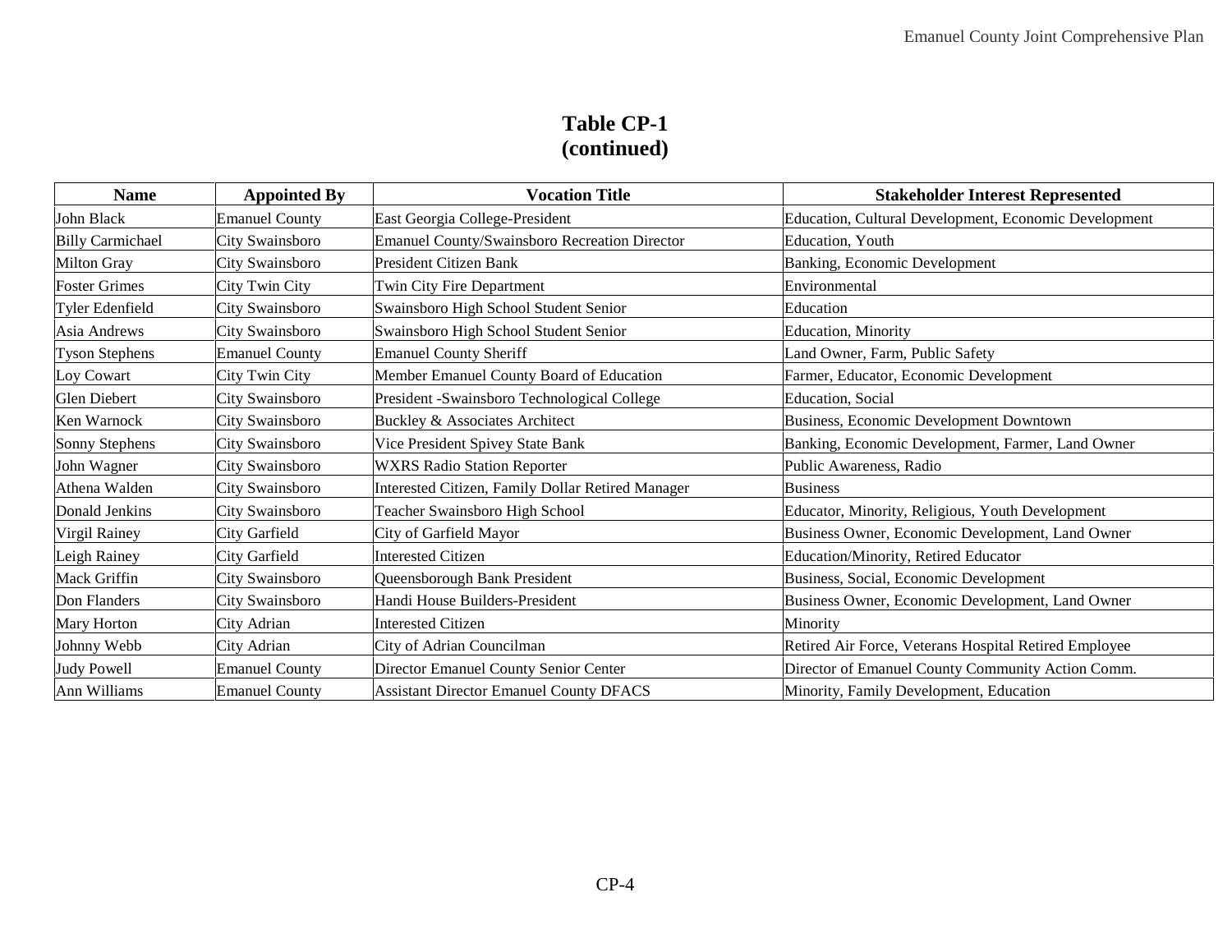## **Community Participation Techniques**

State planning recommendations for possible community participation techniques were jointly reviewed by the RDC and the involved local governments. Based on RDC staff experience, Dooly County training, and local government confirmation, the primary means of community participation chosen were the Technical Advisory Committee (Executive Committee), the Steering Committee (Local Plan Coordination Committee), and follow-up public validation through various means.

As noted earlier, the Local Plan Coordination Committee was designed to provide a broad-based, diverse, and inclusive involvement from a wide-ranging spectrum of stakeholders. This Local Plan Coordination Committee has already been extensively involved in the delineation of potential issues and opportunities and recommended character areas. They will be even more involved in the preparation of the *Community Agenda* from community visioning, to prioritizing issues/opportunities, to evaluating and selecting alternatives for implementation. Hands-on interactive techniques for involvement of committee members have been and will be employed. These have included a modified TOPS (Treasures/Opportunities) exercise at their first meeting, additional issue/opportunities exercises at subsequent meetings, and drawing character maps of their county at another meeting. Members are also encouraged to be liaisons and seek further input from their represented constituencies.

Public validation of committee results and solicitation of further input will be sought through stakeholder interviews, public hearings, other public meetings, and publication of draft results. Key stakeholders have already been interviewed outside the committee in one-on-one meetings to solicit data, ideas, and opinions on the *Community Assessment*. Follow-up contacts for the *Community Agenda* will also be employed. This allows for even wider input free of immediate peer scrutiny or damper. Only the one required public hearing on completion of the draft *Community Assessment* has been held thus far, but it confirmed and validated the process as no new ideas resulted, and the scope and depth of identification of issues/opportunities was complimented. At least one public meeting on community visioning in addition to the required public hearing on the draft *Community Agenda* is planned. A community survey was made

CP-5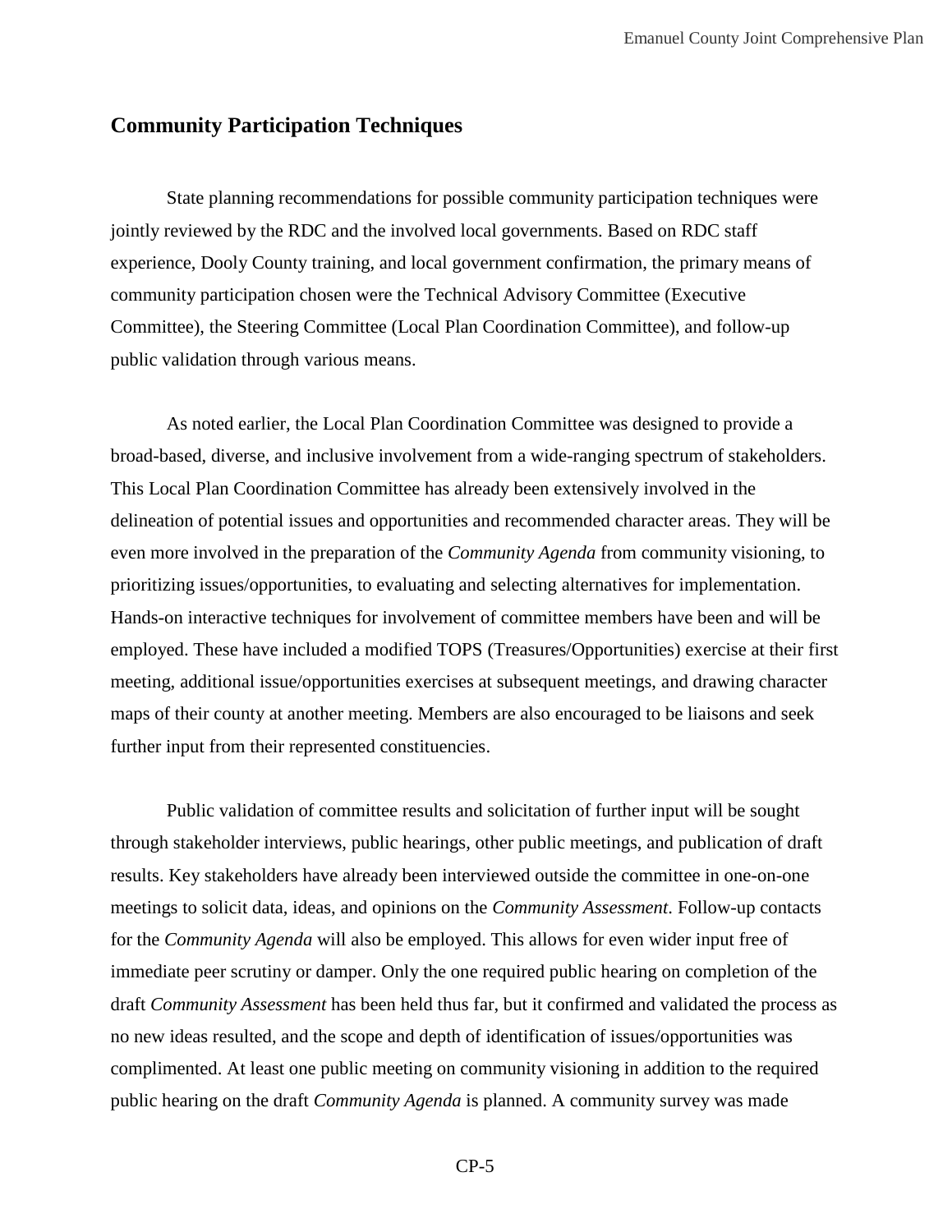available at the initial public meeting, and a wider distribution may be attempted. Printed copies of the draft *Community Assessment* were made available through the local governments and Local Plan Coordination Committee members. Internet publication, both locally and on the regional RDC website will likely be utilized. The planned participation techniques are not exclusive, and additional techniques could be employed if the planning process develops and reveals a beneficial need.

The required public hearing on the draft *Community Assessment* and *Community Participation Program* was properly advertised and was held September 7, 2006. A required public notice on the availability of the approved *Community Assessment* and *Community Participation Program* will be published in *The Forest Blade* after DCA approval. Other legal requirements to be met will be an advertised formal public hearing on the draft *Community Agenda* anticipated in late winter, and the public notice on the availability of the adopted plan (including the *Community Agenda*) after the *Community Agenda* is approved by DCA and it is formally adopted by the local governments (Spring, 2007).

## **Schedule for Completion of the** *Community Agenda*

The following timeline depicts The Emanuel County Joint Comprehensive Plan preparation process, including the preparation and adoption of the *Community Agenda* component.